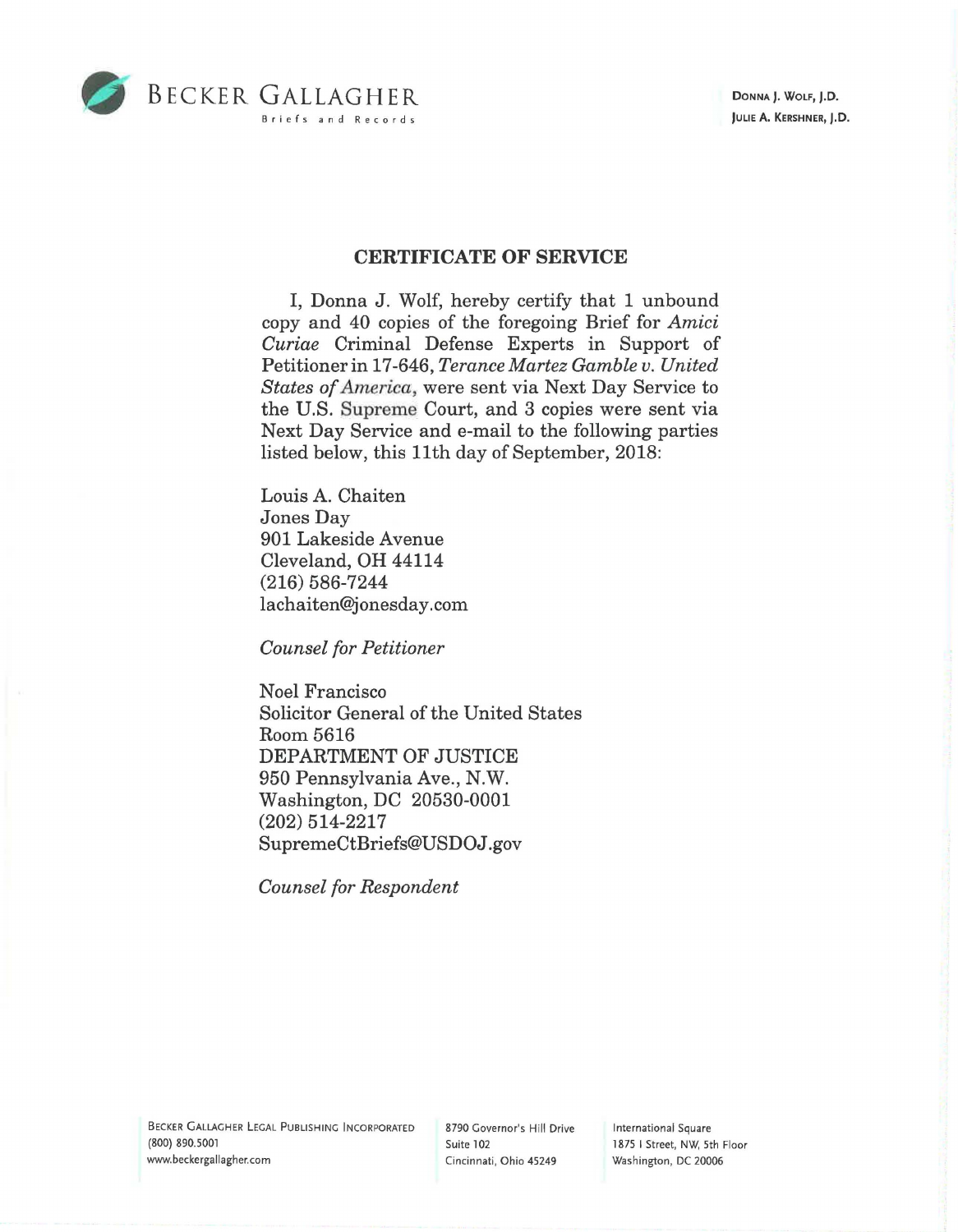Paul D. Clement *Counsel of Record*  George W. Hicks, Jr. Lauren N. Beebe Kirkland & Ellis LLP 655 Fifteenth Street, NW Washington, DC 20005 (202) 879-5000 paul.clement@kirkland.com

*Counsel for Amici Curiae*